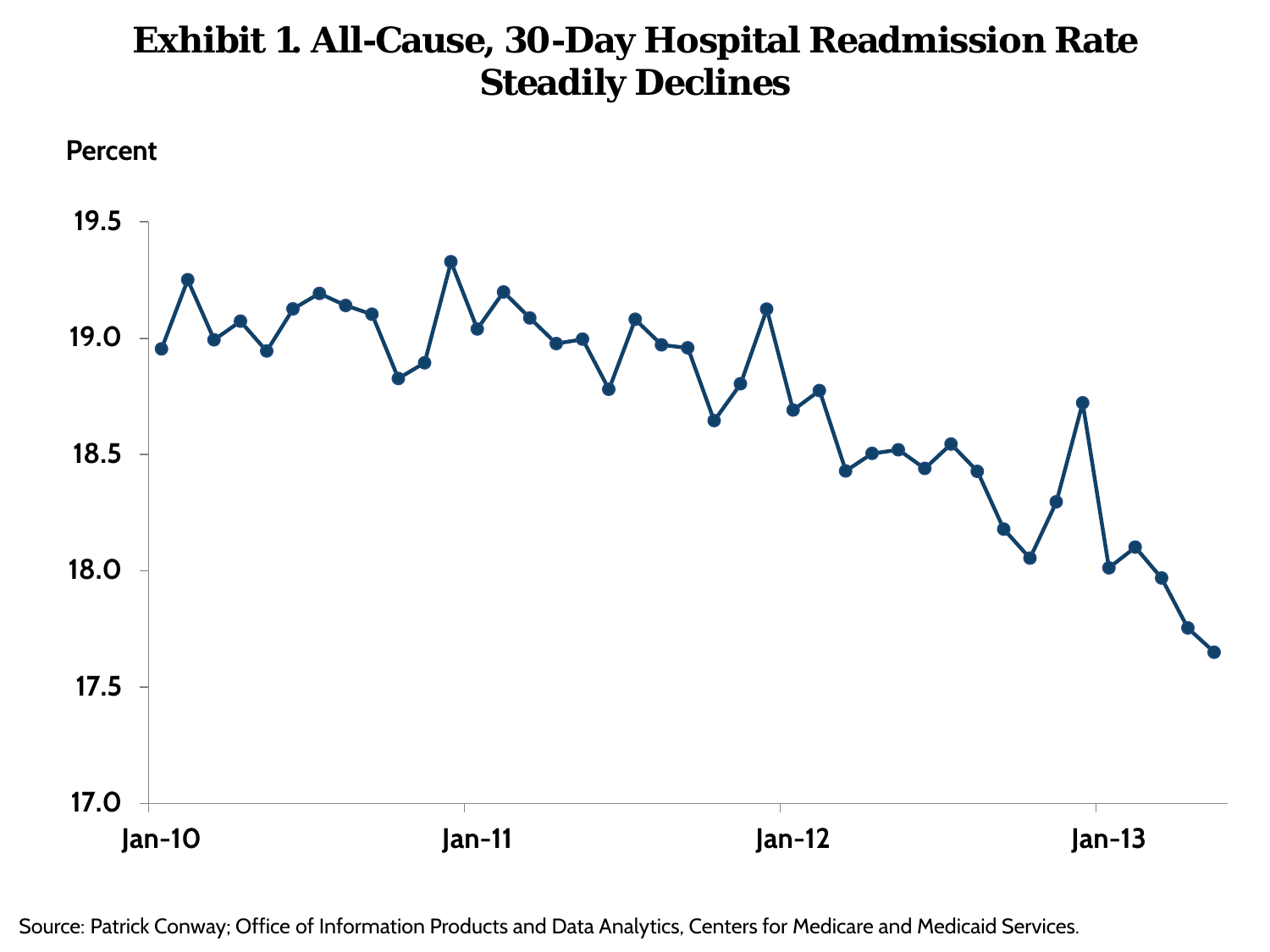## **Exhibit 2. Ten-Year Medicare Spending Projections Reduced by \$1 Trillion**

**Dollars (billions)**



Source: Karen Davis and Jeromie Ballreich, Roger C. Lipitz Center for Integrated Health Care, Johns Hopkins Bloomberg School of Public Health, based on annual Congressional Budget Office (CBO) reports.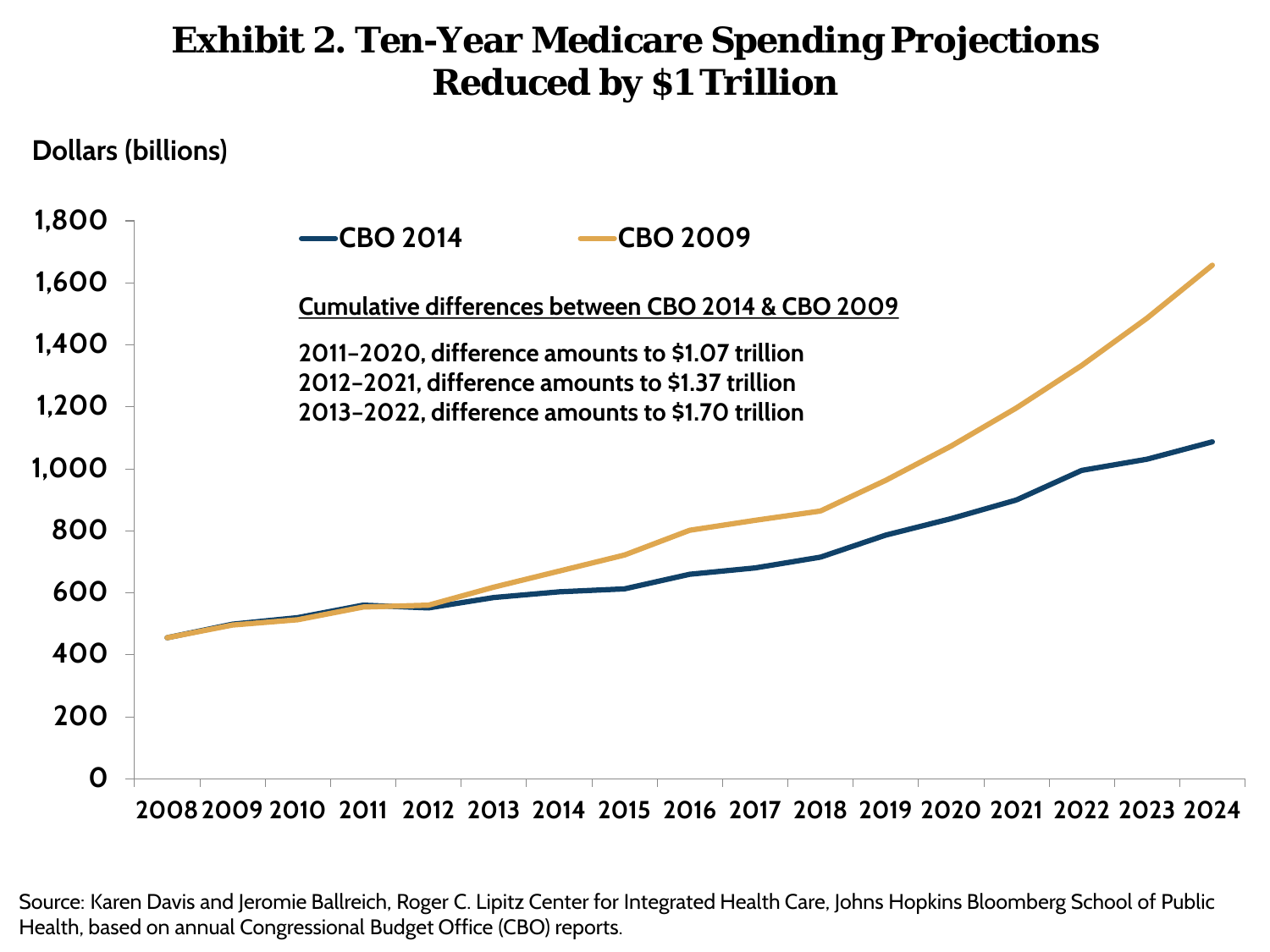# **Exhibit 3. Decline in Annual Hospitalization Rate, Age 65 and Older, Helps to Slow Spending**





Note: Although the recent decline in hospital admissions for people age 65 and older is partly the result of an increase in the proportion of younger beneficiaries (ages 65–69), who have lower rates of hospitalization, hospitalization rates have in fact fallen for each age group in Medicare.

Source: Centers for Disease Control and Prevention, National Center for Health Statistics, National Health Interview Survey, family core and sample adult questionnaires, 2013.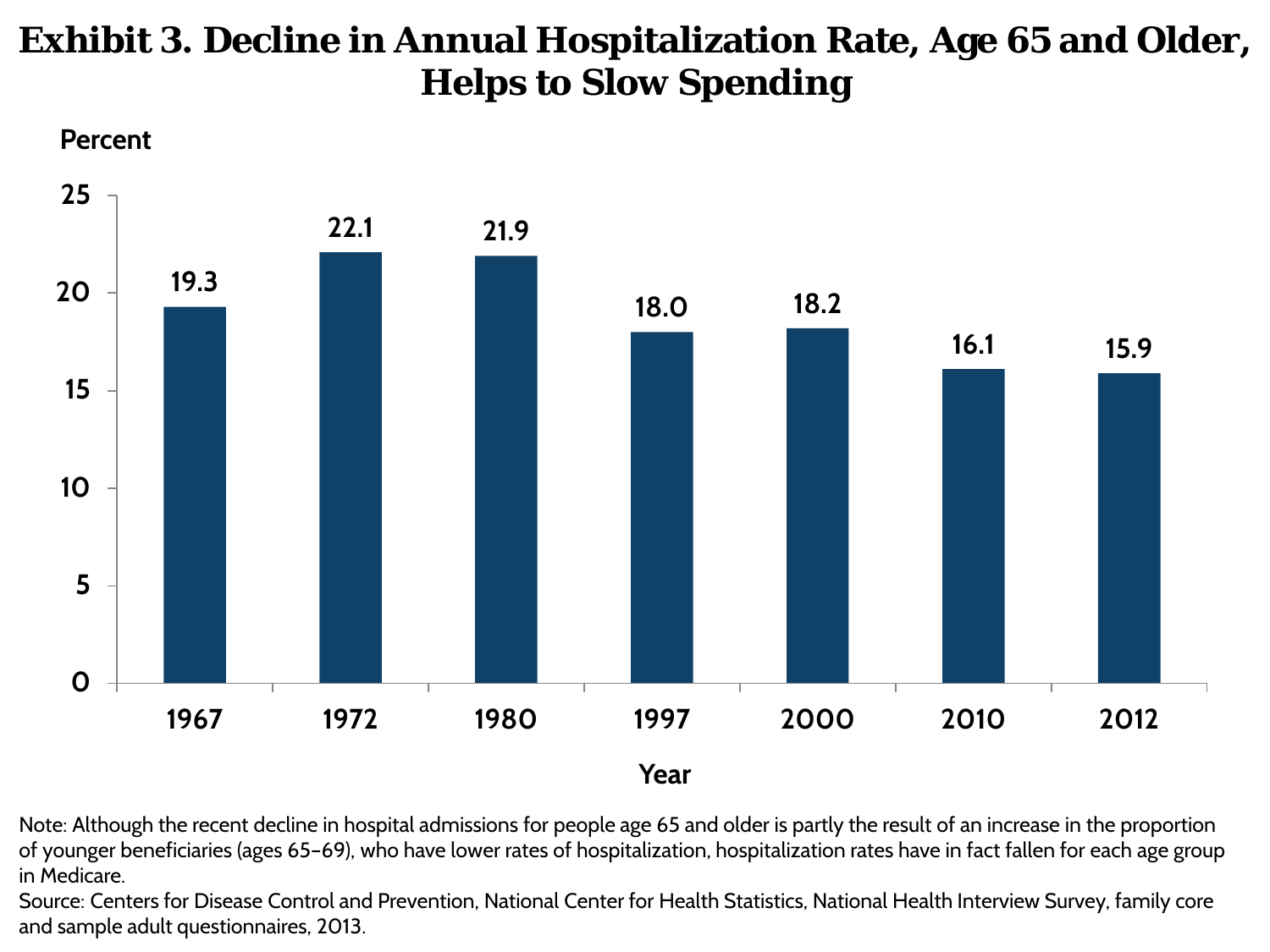## **Exhibit 4. Federal Budgetary and Trust Fund Solvency Concerns as the U.S. Population Ages**



Source: 2010 Annual Report of the Boards of Trustees of the Federal Hospital Insurance and Federal Supplementary Medical Insurance Trust Funds.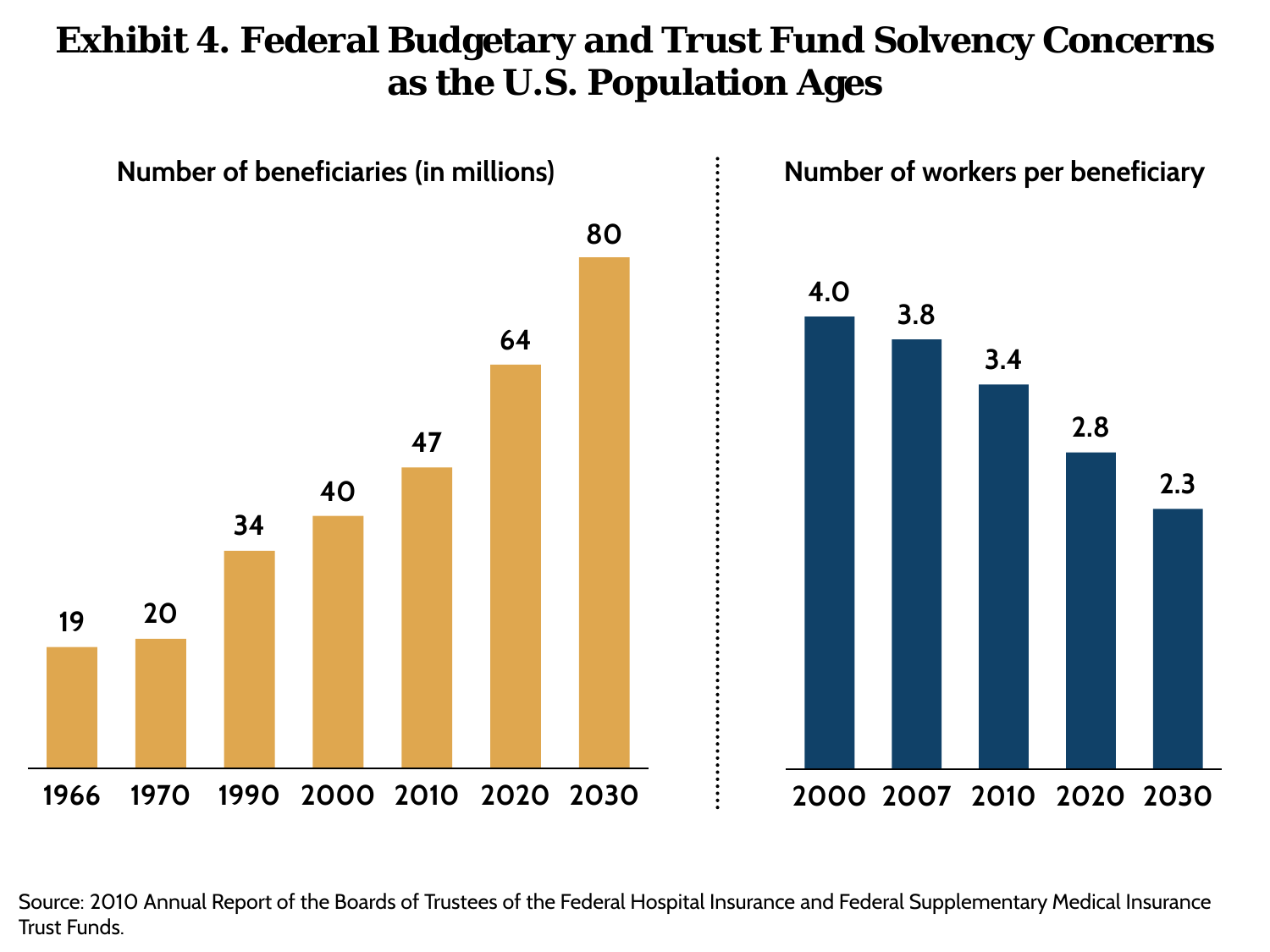#### **Exhibit 5. Medicare Hospital Insurance Trust Fund: Years Remaining Until Projected Insolvency, 1990–2014**



Source: P. A. Davis, "Medicare: Insolvency Projections," Congressional Research Service Report RS20946, Sept. 19, 2014.